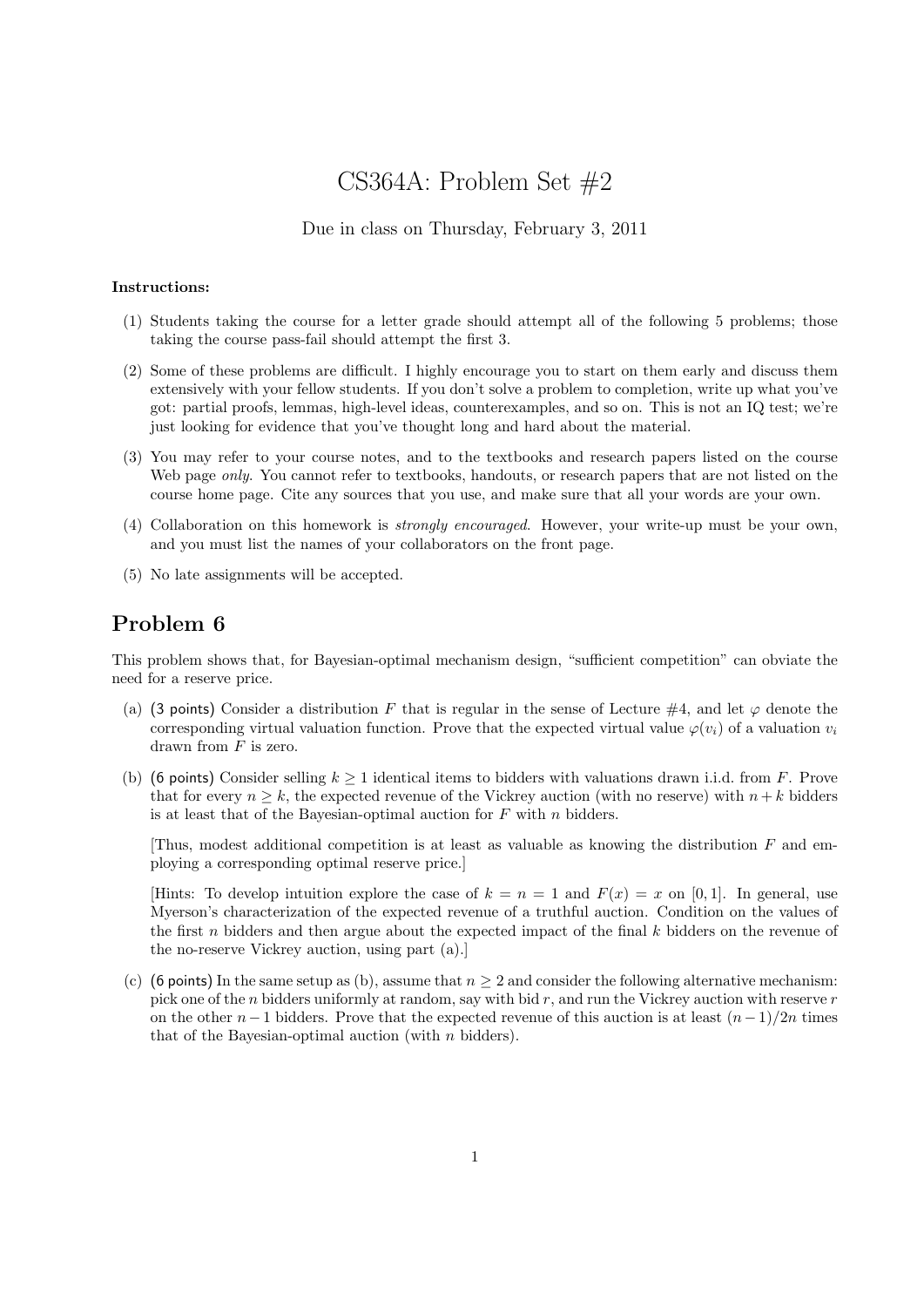# Problem 7

(a) (5 points) Consider a general mechanism design problem, with a set  $\Omega$  of outcomes, and n players, where player i has a private real-valued valuation  $v_i(\omega)$  for each outcome  $\omega \in \Omega$ . Suppose the function  $f : \Omega \to \mathcal{R}$  has the form

$$
f(\omega) = c(\omega) + \sum_{i=1}^{n} w_i v_i(\omega),
$$

where c is a publicly known function of the outcome, and where each  $w_i$  is a nonnegative, public, player-specific weight. Such a function is called an affine maximizer.

Show that for every affine maximizer objective function f and every subset  $\Omega' \subseteq \Omega$  of the outcomes, there is a truthful mechanism that optimizes f over  $\Omega'$ .

[Hint: modify the VCG mechanism. Don't worry about individual rationality.]

(b) (3 points) For the rest of this problem, consider a combinatorial auction with a set  $S$  of  $m$  goods and n bidders. Assume that the valuation  $v_i(\cdot)$  of bidder i depends only on its bundle  $T_i$  of goods; that it is nondecreasing (so  $T_1 \subseteq T_2$  implies that  $v_i(T_1) \le v_i(T_2)$ ); that  $v_i(\emptyset) = 0$ ; and that  $v_i$  is *subadditive*, meaning that  $v_i(T_1) + v_i(T_2) \ge v_i(T_1 \cup T_2)$  for every pair  $T_1, T_2$  of disjoint subsets of goods.

In this and the next two parts, we consider only the winner determination problem (i.e., we don't worry about payments or truthfulness, just polynomial-time surplus maximization). Given S and  $v_1, \ldots, v_n$ , call the winner determination problem lopsided if there is an optimal allocation of goods in which at least half of the total surplus of the allocation is due to players that were allocated a bundle with at least han of the total surplus of the anocation is due to players that were anocated a bundle with at least  $\sqrt{m}$  goods. (I.e., if  $2\sum_{i\in A} v_i(T_i^*) \ge \sum_{i=1}^n v_i(T_i^*)$ , where  $\{T_i^*\}$  is the optimal allocation and A is the subset of bidders i with  $|T_i^*| \geq \sqrt{m}$ .

Show that in a lopsided problem, there is an allocation that gives all of the goods to a single player and achieves an  $\Omega(1/\sqrt{m})$  fraction of the maximum-possible surplus.

- (c) (4 points) Show that in a problem that is not lopsided, there is an allocation that gives at most one good to each player and achieves an  $\Omega(1/\sqrt{m})$  fraction of the maximum-possible surplus. [Hint: use subadditivity.]
- (d) (4 points) Give a polynomial-time  $O(\sqrt{m})$ -approximate winner determination algorithm for subadditive valuations.

[Hint: make use of a graph matching algorithm.]

(e) (4 points) Give a polynomial-time,  $O(\sqrt{m})$ -approximate, truthful combinatorial auction for subadditive valuations.

[Hint: use part (a).]

#### Problem 8

Consider the following single-parameter mechanism design problem based on the Knapsack problem. There are *n* bidders, each with a private valuation  $v_i$  and a publicly known size  $c_i$ . There is a publicly known budget (or "knapsack capacity")  $C$ . The feasible allocations correspond to subsets  $S$  of bidders for which  $\sum_{i\in S} c_i \leq C$ . We assume (without loss) that  $c_i \leq C$  for every i. The problem of computing the surplusmaximizing feasible allocation is precisely the Knapsack problem. Recall that this problem is NP-hard but can be solved in pseudo-polynomial time using dynamic programming (in time poly $(n) \cdot C$  when the costs and budget are integral, and in time  $\text{poly}(n) \cdot \max_i v_i$  when the valuations are integral). See any algorithms textbook for proofs of these facts.

(a) (4 points) Consider the following polynomial-time approximation algorithm for the Knapsack problem. First, sort all the bidders in decreasing order of valuation, greedily pack the knapsack (i.e., add the next bidder to the knapsack if and only if it fits), and call the resulting allocation  $S_1$ . Second, sort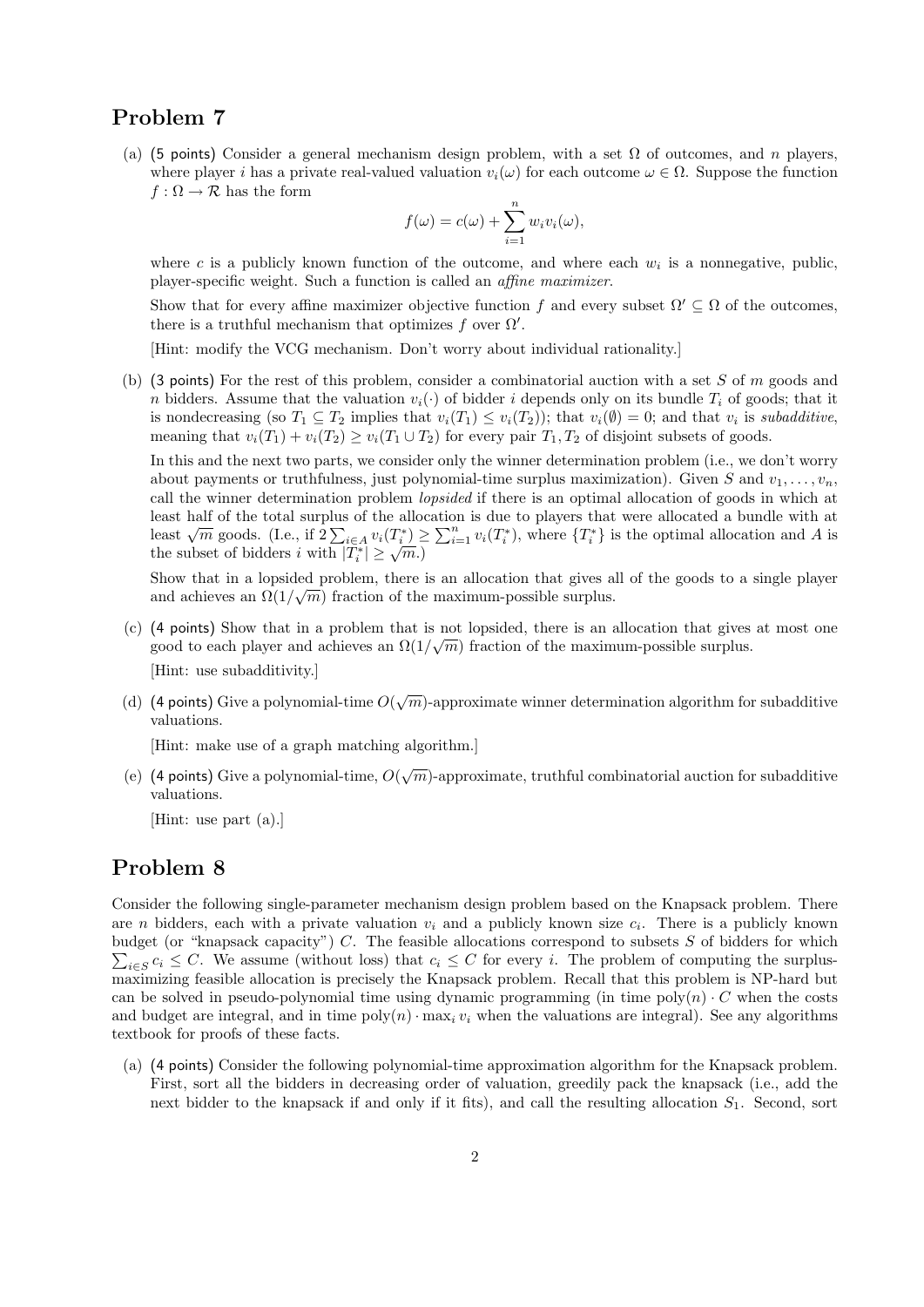all the bidders in decreasing order of the ratio  $v_i/c_i$ , greedily pack the knapsack, and call the resulting allocation  $S_2$ . The algorithm returns either  $S_1$  or  $S_2$ , whichever is better. Convince yourself (or look up the fact) that this is a  $\frac{1}{2}$ -approximation algorithm.

Prove that this approximation algorithm defines a monotone allocation rule, and hence can be extended to a truthful approximation mechanism.

[Note: You might have proved something useful for this back in Problem 4.]

- (b) (5 points) Suppose, for this part of the problem only, that we have two knapsacks with known capacities. An obvious approximation algorithm is to use the algorithm in part (a) to pack one knapsack, and then to use it again to pack the other knapsack using the remaining bidders. Does this algorithm define a monotone allocation rule? Either prove that it does or give a counterexample.
- (c) [Do not hand in.] We next review a fully polynomial-time approximation scheme (FPTAS) for the Knapsack problem. Given a parameter  $\epsilon > 0$  consider the following algorithm  $\mathcal{A}_{\epsilon}$ :
	- Round each  $v_i$  up to the nearest multiple of  $V \epsilon/n$ , call it  $v'_i$ .
	- Multiply through by  $n/V\epsilon$  to get integers  $v''_1, \ldots, v''_n$ .
	- $-$  Solve the Knapsack problem for the  $v_i''$ 's exactly using a pseudo-polynomial-time algorithm.

Recall (or look up the fact) that, if we set the parameter V to be  $\max_i v_i$ , then the algorithm  $\mathcal{A}_{\epsilon}$  runs in polynomial time and gives a  $(1 - \epsilon)$ -approximation for the Knapsack problem.

- (d) (3 points) Prove that if V is fixed up front, then the algorithm  $A_{\epsilon}$  defines a monotone allocation rule (for any  $\epsilon$ ).
- (e) (5 points) Suppose we try to first set  $V = \max_i v_i$  and then run the algorithm  $A_i$ . Prove that this combined algorithm does not always define a monotone allocation rule.
- (f) (8 points) Give a truthful fully polynomial-time approximation scheme for the Knapsack problem with private valuations. The running time of your algorithm should be polynomial in both n and  $1/\epsilon$ .

[Note: Again, results along the lines of Problem 4 could be useful.]

## Problem 9

This problems considers auctions that provide revenue guarantees of various forms.

(a) (3 points) Consider a digital goods auction (*n* bidders, *n* identical goods) with a twist: the auctioneer incurs a fixed production cost of 1 if there is at least one winner; if no goods are sold, then no such cost is incurred. Call an auction for this problem *budget-balanced* if, whenever there is at least one winner, the prices charged to the winners sum to exactly the cost incurred (namely, 1). Define the surplus of an outcome with winners S to be 0 if  $S = \emptyset$  and  $-1 + \sum_{i \in S} v_i$  otherwise.

Note that the surplus can be truthfully maximized in this problem using the extension of the VCG mechanism described in Problem 7(c). Prove that with the standard VCG payments (in which losers pay 0), the VCG mechanism is not budget-balanced — in fact, it can generate 0 revenue even when the auctioneer incurs cost 1.

- (b) (2 points) Explain how to instantiate the ProfitExtract subroutine from Lecture  $#5$  to obtain a nontrivial truthful, budget-balanced mechanism for the above problem (in which losers pay 0 and winners pay at most their bids).
- (c) (8 points) The mechanism in (b) does not generally maximize the surplus. Precisely, show that the largest-possible difference (over all possible valuation profiles v) between the maximum surplus and the surplus achieved by this mechanism is exactly  $-1 + \sum_{i=1}^{n} \frac{1}{i}$ , which is roughly  $\ln n - 1$ .